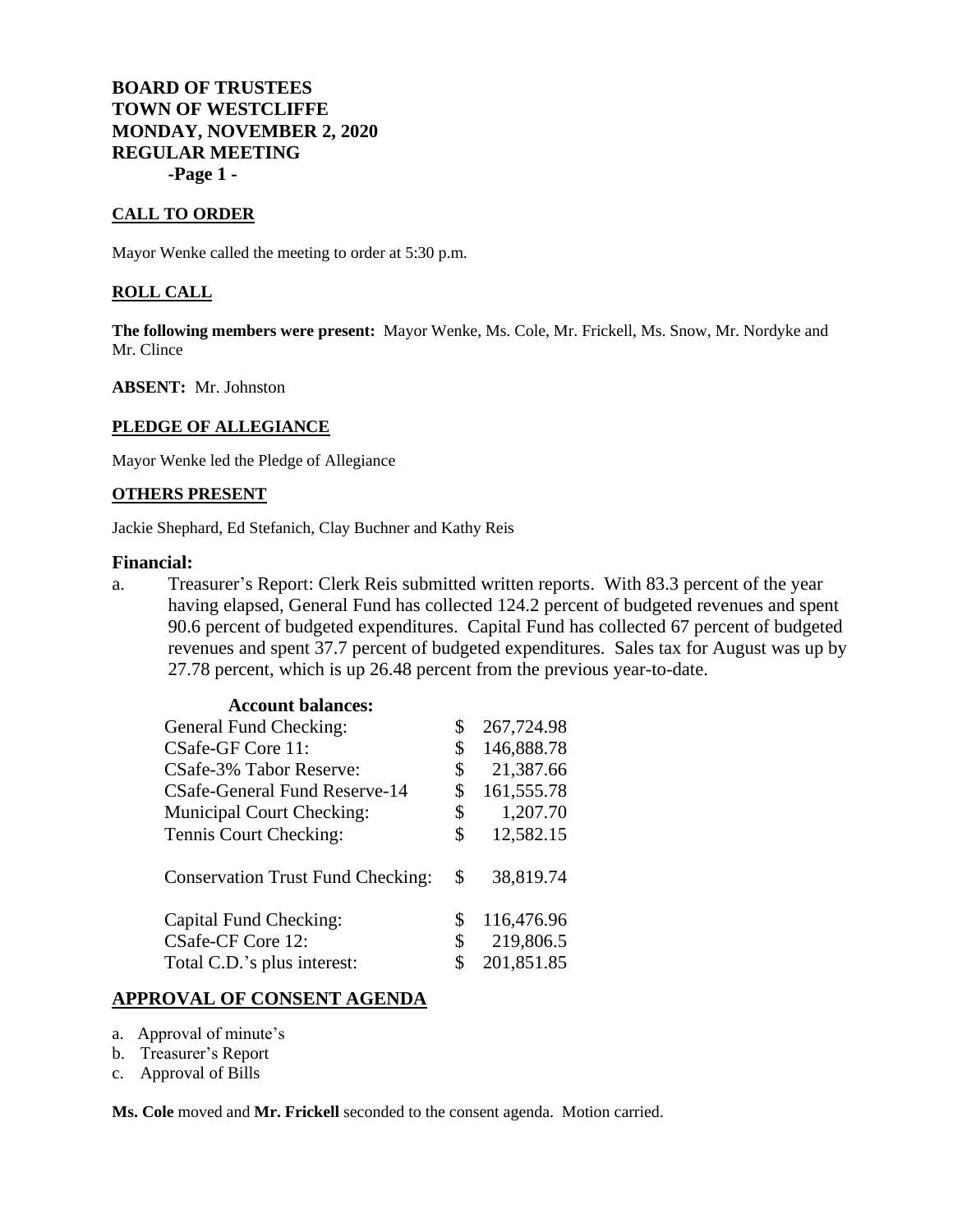**BOARD OF TRUSTEES TOWN OF WESTCLIFFE MONDAY, NOVEMBER 2, 2020 REGULAR MEETING -Page 2 -**

#### **OLD BUSINESS**

None

#### **NEW BUSINESS**

## **a. Consideration of request to approve continued support for the Visitor Center to the Custer County Tourism Board and update-Jackie Shepherd-Pettis.**

Jackie Shephard representing the Custer County Tourism Board asked that the Board of Trustees continue supporting the Visitor's Center as has been done in the past for the Chamber of Commerce.

There was some concern about one government entity funding another government entity. A question was asked if the Tourism Board had considered the cost of the rent when they took over the Visitor's Center.

After further discussion, the Board of Trustees determine that they would continue the support of \$250.00 through the end of the year due to it being budgeted for. The Mayor also asked that this be put on the January agenda, giving the Town time to review the grant policy.

## **b. Consideration of appointing Mayor Wenzel as the UAACOG representative for the two towns.**

Mayor Wenke reported that he is currently the representative and is unable to attend the meetings. Silver Cliff Mayor Wenzel has volunteered to be the representative.

- **ACTION: Mr. Clince** moved and **Mr. Nordyke** seconded to appoint Mayor Wenzel of Silver Cliff as the representative and Kathy Reis as an alternate. Motion carried.
- **c. Executive Session for the purpose of a personnel matter under C.R.S. Section 24- 6-402(2) (f)(I).**
	- **ACTION: Mr. Wenke** moved and **Mr. Clince** seconded to adjourn regular session and move into Executive Session for the purpose of a personnel matter under C.R.S. Section 24-6-402(2) (f)(I) regarding the Town Manager. Motion carried.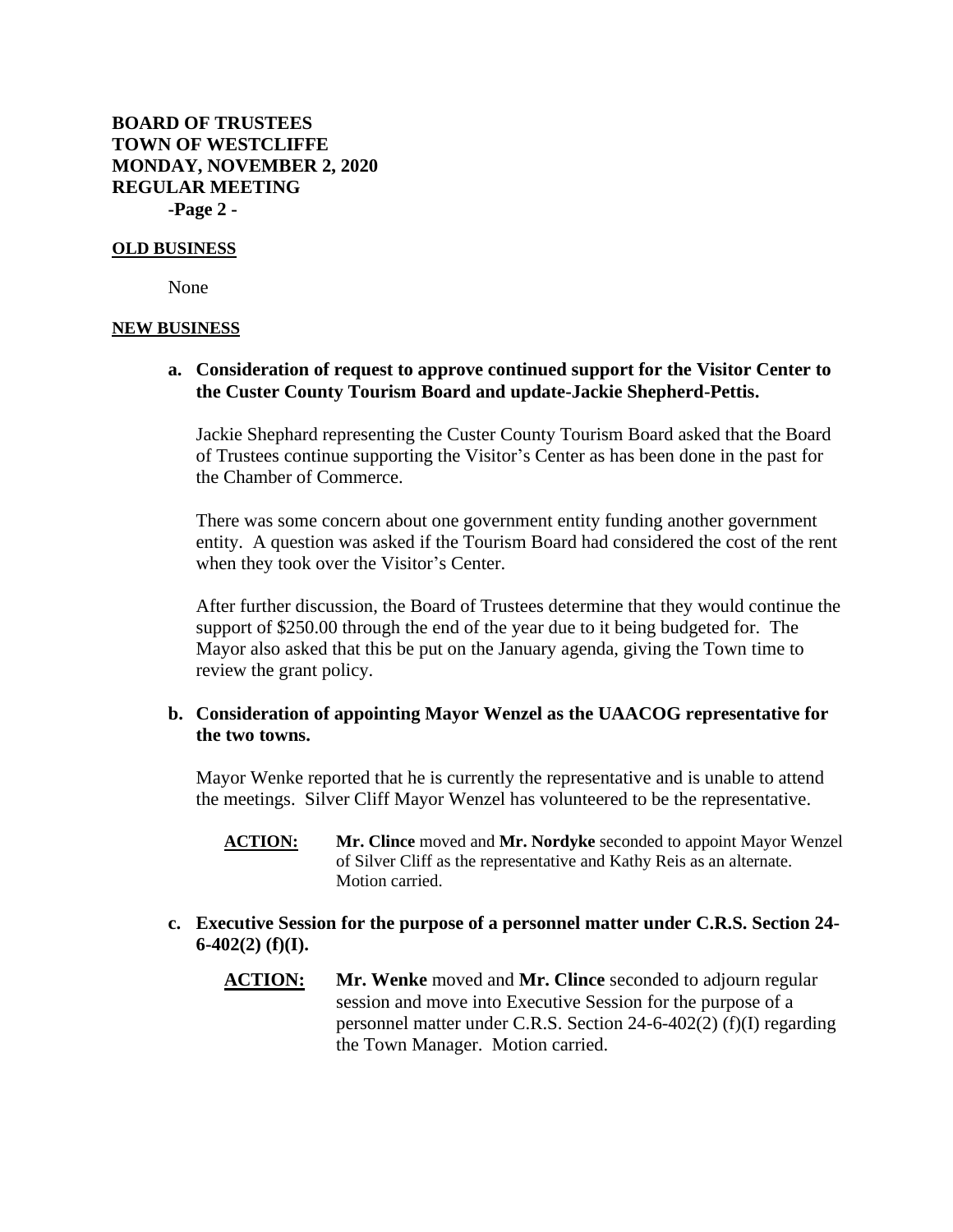# **BOARD OF TRUSTEES TOWN OF WESTCLIFFE MONDAY, NOVEMBER 2, 2020 REGULAR MEETING -Page 3 -**

#### **NEW BUSINESS CONTINUED**

Mayor Wenke stated a motion has been made to adjourn into Executive Session for the purpose of a personnel matter under C.R.S. Section 24-6-402(2) (f)(I) regarding the Town Manager. Motion carried.

## **EXECUTIVE SESSION**

At 5:50 P.M., the Regular Meeting was recessed. The Executive Session was convened at 5:52 PM.

## **REGULAR MEETING**

At 8:52 P.M., Mayor Wenke reconvened the regular meeting and announced that the Executive Session had been concluded. He stated that in addition to herself, the participants in the Executive Session were Ms. Cole, Mr. Frickell, Ms. Snow, Mr. Nordyke, Mr. Clince, Ed Stefanich, Kathy Reis, and Attorney Buchner. For the record, Mayor Wenke asked that if any person participating in the Executive Session who believed that any substantial discussion of any matters not included in the motion to go into Executive session occurred during the Executive Session in violation of the Open Meetings Law, to state his or her concerns for the record.

> **ACTION: Mr. Wenke** moved and **Mr. Clince** seconded that Ed Stefanich be put on six months' probation from this date, that he obtains his CDL license by December 15, 2020 and then he begins testing every two weeks for six months beginning now. If he tests positive, he will be dismissed. Motion carried.

Attorney Buchner stated a Probation Agreement needs be written and signed by Ed Stefanich. He said he would write the agreement if Ed Stefanich agreed to the conditions.

A special meeting was scheduled for Monday, November  $9<sup>th</sup>$  at 9:30 to address staffing.

#### **STAFF & COMMITTEE REPORTS**

**a. Report from Town Clerk** 

**Recycle Bins-**There are two places that may be willing to take our recycle bins. Would you like to sell or give them away? Ms. Cole reported that High Country Recycle is working on and may have a person that is willing to continue the program. She suggested that we hold off on making that decision. The board agreed to wait.